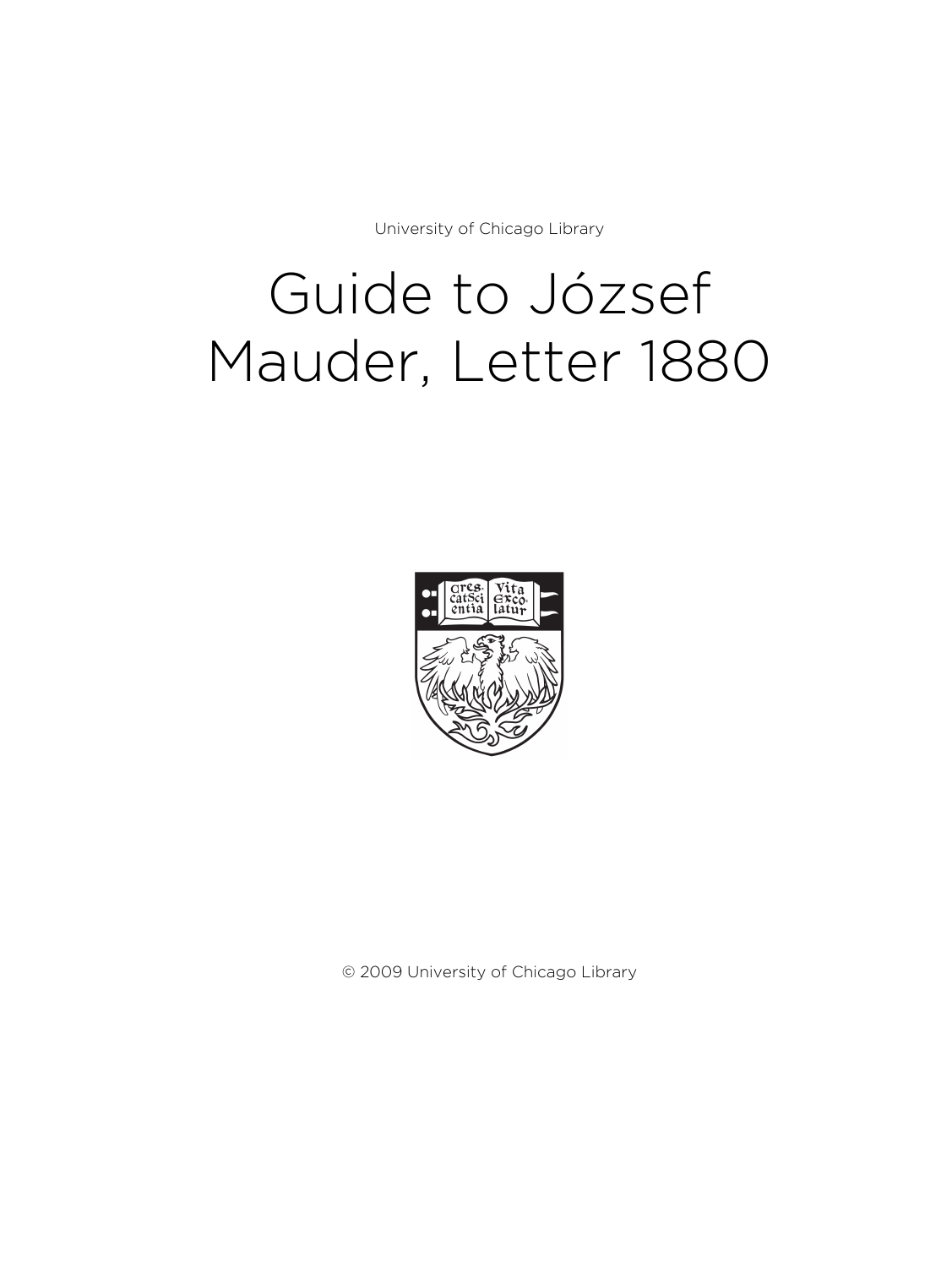# **Table of Contents**

| <b>Descriptive Summary</b> |                        |
|----------------------------|------------------------|
| Information on Use         | 3                      |
| Access                     | 3                      |
| Citation                   |                        |
| <b>Biographical Note</b>   | $\mathbf{\mathcal{Z}}$ |
| Scope Note                 | 3                      |
| <b>Related Resources</b>   | 3                      |
| <b>Subject Headings</b>    | 3                      |
| <b>INVENTORY</b>           |                        |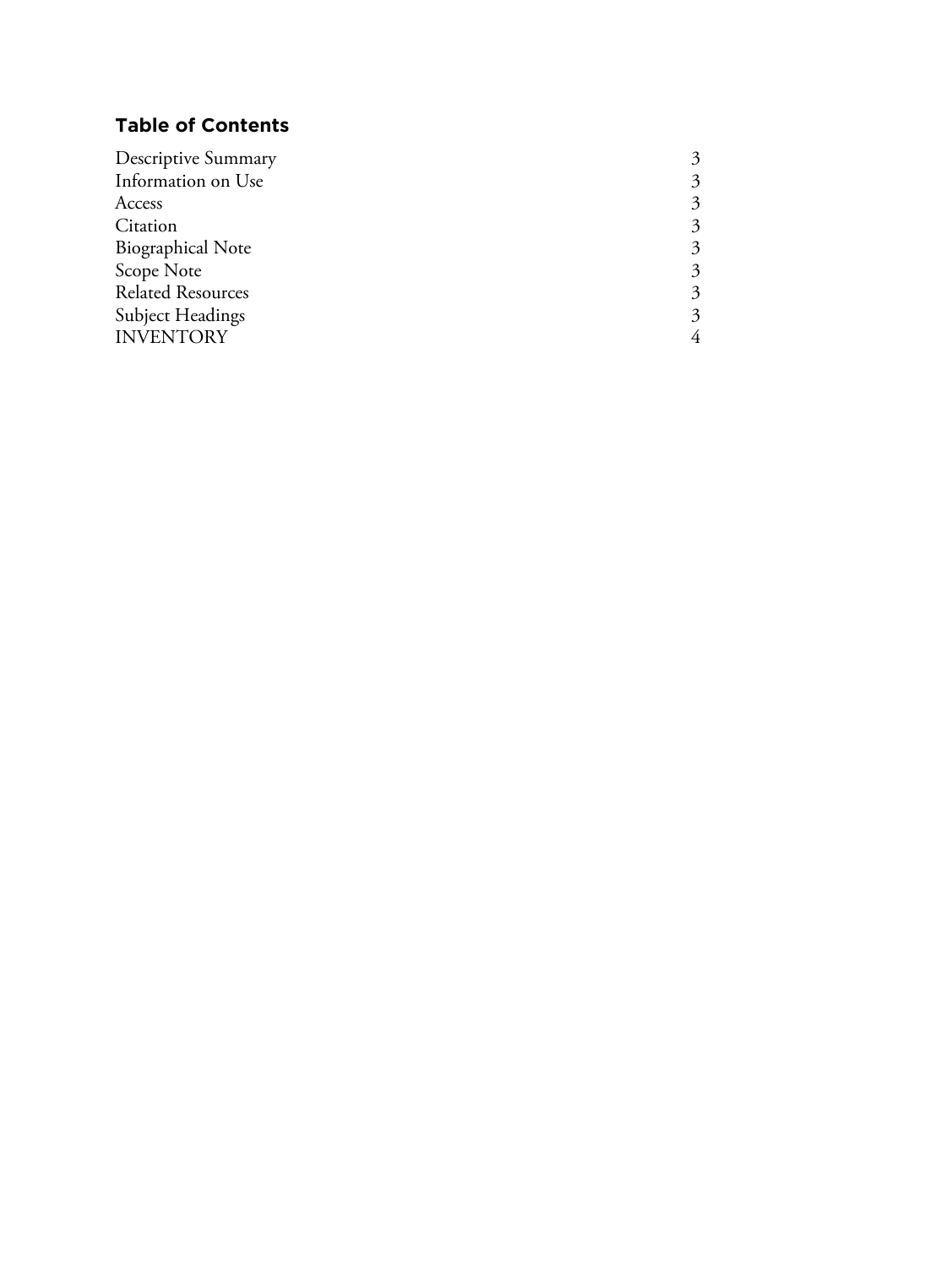#### **Descriptive Summary**

| <b>Identifier</b> | ICU.SPCL.CRMS246                                                                                                                |
|-------------------|---------------------------------------------------------------------------------------------------------------------------------|
| <b>Title</b>      | Mauder, József. Letter                                                                                                          |
| <b>Date</b>       | 1880                                                                                                                            |
| <b>Size</b>       | 1 item                                                                                                                          |
| <b>Repository</b> | Special Collections Research Center<br>University of Chicago Library<br>1100 East 57th Street<br>Chicago, Illinois 60637 U.S.A. |
| <b>Abstract</b>   | József Mauder, Vienna, to an unidentified person, April 24, 1880, Autograph<br>Letter Signed, 3 p.                              |

#### **Information on Use**

#### **Access**

The manuscript is open for research.

## **Citation**

When quoting material from this collection, the preferred citation is: Mauder, József. Letter, Crerar Ms 246, Spescial Collections Research Center, University of Chicago Library

## **Biographical Note**

József Mauder was the author of : Geschichte über die Luftschiffahrt und über das gelöste Problem der Lenkbarkeit des Ballons : sein Werth im Kriege mit Rücksicht auf die in England als Kriegsmaterial eingeführten Ballons captif und der in Frankreich bestehenden aëronautischen Schule und eines Aëronauten-Corps von 1000 Mann, a work on military aeronautics published in Vienna in 1880.

# **Scope Note**

József Mauder, Vienna, to an unidentified person, April 24, 1880, Autograph Letter Signed, 3 p.

## **Related Resources**

The following related resources are located in the Department of Special Collections:

http://www.lib.uchicago.edu/e/spcl/select.html

## **Subject Headings**